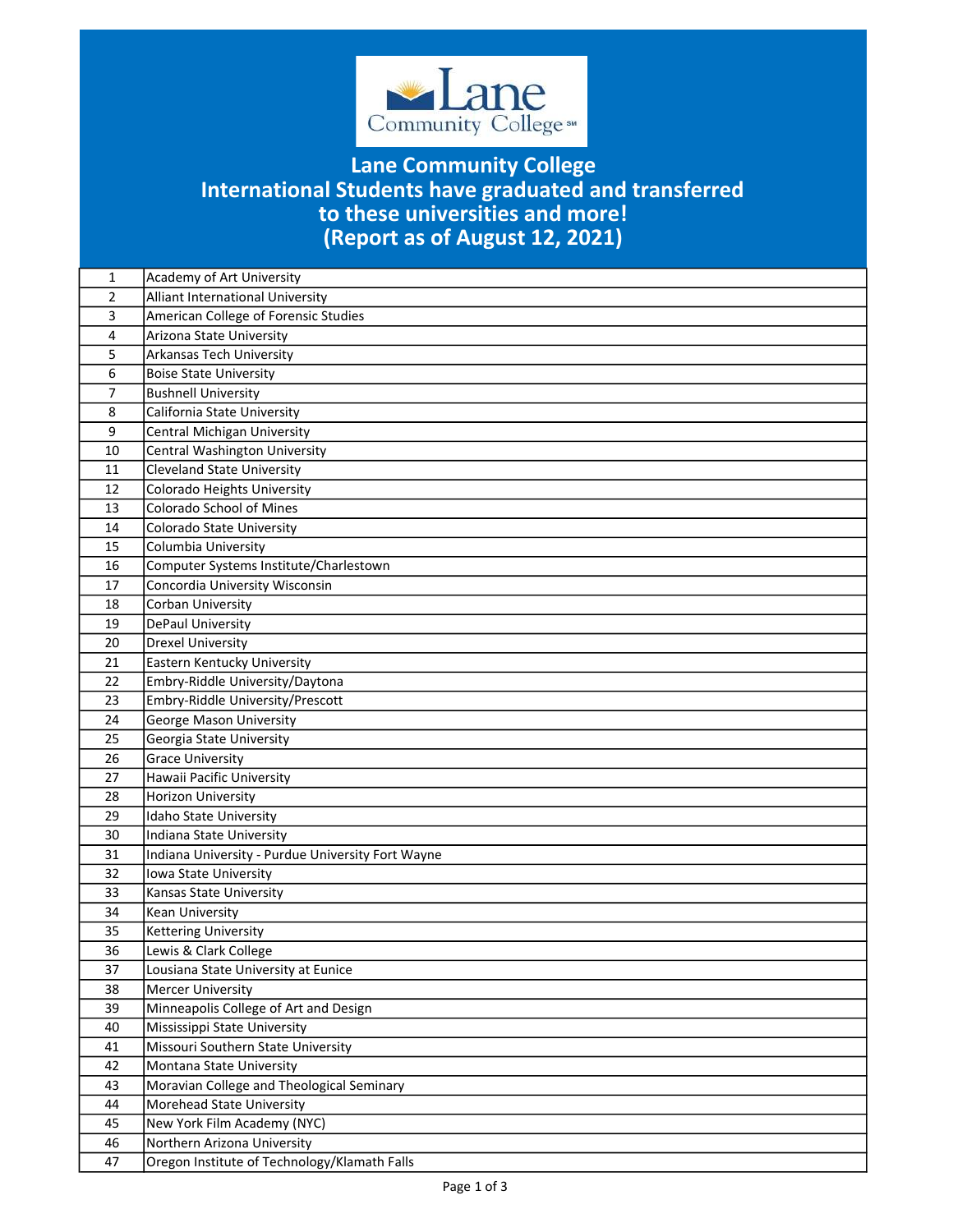| 48  | Oregon Institute of Technology/Wilsonville       |
|-----|--------------------------------------------------|
| 49  | <b>Oregon State University</b>                   |
| 50  | <b>Pacific States University</b>                 |
| 51  | Portland State University                        |
| 52  | Pratt Institute/Brooklyn                         |
| 53  | Prodee University                                |
| 54  | <b>Purdue University</b>                         |
| 55  | Rennes School of Business - France               |
| 56  | Roger Wiliams University                         |
| 57  | Roosevelt University                             |
|     |                                                  |
| 58  | <b>Rutgers University</b>                        |
| 59  | San Diego State University                       |
| 60  | San Diego University for Integrative Studies     |
| 61  | San Francisco State University                   |
| 62  | San Jose State University                        |
| 63  | Seattle Pacific University                       |
| 64  | Seattle University                               |
| 65  | Shawnee State University                         |
| 66  | Southeast Missouri State University              |
| 67  | Southern Oregon University                       |
| 68  | Southern University at Shreveport                |
| 69  | Southwest College of Naturopathic Medicine       |
| 70  | State University of New York                     |
| 71  | <b>Stony Brook University</b>                    |
| 72  | Temple University                                |
| 73  | Texas A& M                                       |
| 74  | The Art Institute of Portland                    |
| 75  | The University of Arizona                        |
| 76  | The University of Toledo/Main Campus             |
| 77  | The University of Tulsa                          |
| 78  | <b>Tiffin University</b>                         |
| 79  | University of Akron                              |
| 80  | University of Arizona                            |
| 81  | University of British Columbia/Vancouver, B.C.   |
| 82  | University of Buffalo                            |
| 83  | University of California                         |
|     |                                                  |
| 84  | University of Cincinnati                         |
| 85  | University of Colorado                           |
| 86  | University of Findlay                            |
| 87  | University of Houston, Language & Culture Center |
| 88  | University of Indianapolis                       |
| 89  | University of Maryland                           |
| 90  | University of Massachusetts/Amherst              |
| 91  | University of Massachusetts/Lowell               |
| 92  | University of Minnesota                          |
| 93  | University of New England                        |
| 94  | University of North Texas                        |
| 95  | University of Northern New Jersey                |
| 96  | University of Oklahoma                           |
| 97  | University Of Oregon                             |
| 98  | University of Pittsburgh                         |
| 99  | University of Puget Sound                        |
| 100 | University of San Francisco                      |
| 101 | University of Southern Florida/Sarasota          |
| 102 | University of Southern Florida/St Petersburg     |
| 103 | University of Southern Maine                     |
| 104 | University of Texas/Arlington                    |
| 105 | University of Texas/Dallas                       |
| 106 | University of Texas/San Antonio                  |
|     |                                                  |